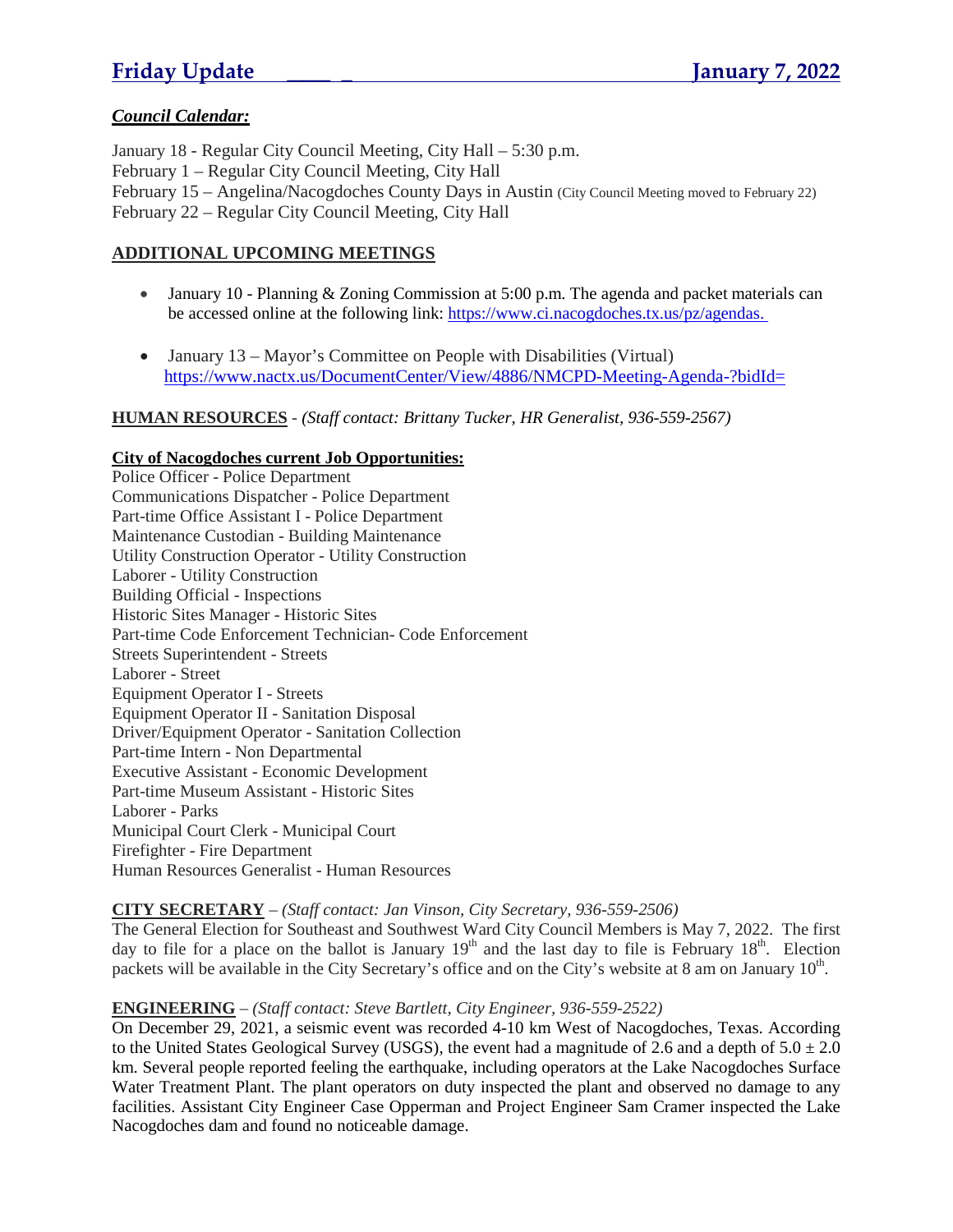# **CONVENTION AND TOURISM** - *(Staff contact: Sherry Morgan, Director, 936-564-7351)*

This week Visit Nacogdoches staff began scheduling food trucks and musicians for Nac Snack Fridays in 2022. Nac Snack Friday will return February 25th and will continue on the 4th Friday of the month. VisitNac is excited to bring new food trucks and talent to grow the event!

Tomorrow VisitNac staff will be on 103 The Bull in the morning to talk about events coming up in Nacogdoches.

What's Happening flyer weekly (Exhibit A) What's Happening flyer monthly (Exhibit B)

### **POLICE** – *(Staff contact: Brett Ayres, Sgt Community Relations, 936-559-2618)*

The Nacogdoches Police Department's no shave November and December fundraising benefit was a huge success with over \$3,275 raised for the Harold's House in Nacogdoches. Thank you to everyone that supported our mission to help this great organization! (Exhibit C)

**PLANNING & NEIGHBORHOOD SERVICES** – *(Staff contact: Alaina Helton, Director, 936-559- 2572)* The City is currently undergoing the process of re-establishing council district boundaries, based on the new 2020 Census data. Information regarding this process, including past meeting agendas and videos, future meeting schedule, current and proposed maps, and how to submit comments and questions can be found online at https://www.nactx.us/1438/Redistricting, or on the City's homepage (www.nactx.us) by clicking on the "Redistricting" icon. On January  $18<sup>th</sup>$  the City Council will conduct a public hearing to adopt the final redistricting plan.

## **LIBRARY** - (*Staff contact: Mercedes Franks, Library Manager, 936-559-2945*)

Library staff has begun the New Year with many activities. This year's emphasis will be on literacy- early literacy, digital literacy and financial literacy, as well as programs that encourage wellness and community-building. The library staff will offer a Smart Money Week in April and workshops for applying for financial aid for post-high school education, as well as continue to collaborate with partner agencies to take technology lessons to outreach locations. Staff is also introducing a series of discussions called Blue Zone Project where participants will learn about ways to rethink their choices and relationships with food, wellness, and the community.

During the calendar year of 2021, library customers checked out a total of 25,207 eBooks and eAudio books.

### **RECREATION** - *(Staff contact: Joy Palmer, Recreation Supervisor, 936-559-2960)*

This week the Recreation staff started some new classes including a new gymnastics Ninja Class. Styled after the American Ninja Warrior course, the class is already so popular that a wait list was started for the next session. Our new acrylic painting class began as well and has been very popular.

After taking a break for the holidays, all activities and classes have started back for the New Year. A full listing of classes can be found on the City's website under the Parks and Recreation tab. A new year is a perfect time to try a new class or activity!

Make sure to mark your calendars for the annual Kid Fish Event January 22nd at Lakeside Park.

## **HISTORIC SITES & MAIN STREET** - *(Staff contact: Jessica Sowell, Community Services Assistant*

The annual Nacogdoches Beefsteak Dinner fundraiser is right around the corner! Our annual dinner full of meat, bread and beer raises money for the restoration of the Zion Hill Baptist Church. This year's event will be held Friday, January 14th at Mast Hall. Tickets are \$50 each and are still available, so buy your tickets or table of 8 today! Contact Jessica Sowell or any Nacogdoches County Historical Foundation Board member for a ticket or purchase one on Eventbrite.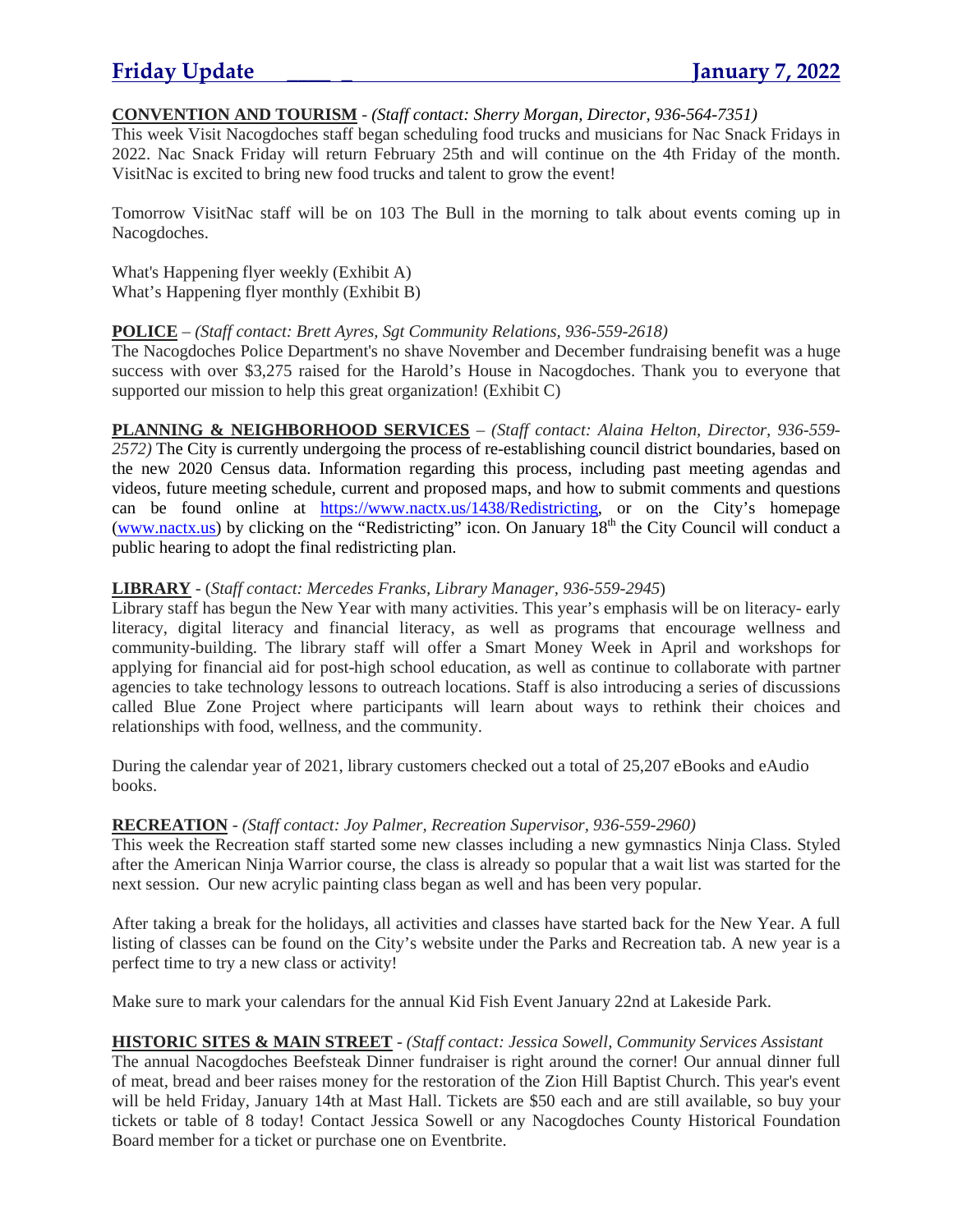The Main Street Merchants group will meet for their first meeting of 2022 on Thursday, January 13th at 8:45 am at the Nacogdoches CVB Building.

# **PARKS:** *(Staff contact: Tommy Stanley, Jr., Parks Supervisor, 936-559-2960)*

The Parks Department worked this week to remove graffiti from the Maroney Park playground. Parks crews noticed the graffiti and began the process of removing it which includes hand sanding wooden portions of the playground and using graffiti remover chemicals on plastic portions of the playground. We encourage everyone to help us keep our playgrounds and parks beautiful!

# **PUBLIC INFORMATION***: (Staff contact: Bethanie Griffin, Main Street Assistant & PI, 936-462-8267)*

# *KTRE:*

Accident reconstruction in Nacogdoches closed part of E. Main Street Thursday (from NPD Press Release)

Nacogdoches city-school district plan public forum to propose redistricting boundaries (Alaina Helton interviewed)

Nacogdoches upgrades parks with new playground features (Brian Bray interviewed) Nacogdoches property owner asking for City's help with leaky urinal bill (Mario Canizares and B.D. Rambin interviewed)

# *Daily Sentinel:*

Portion of Main to close Thursday for crash reconstruction (from NPD Press release) Drugs stolen in pharmacy break-in (Sgt. Brett Ayres quoted)

# **COMPREHENSIVE PLAN AND DOWNTOWN MASTER UPDATE** -

The Downtown Master Plan Steering Committee will meet on Wednesday, January 12th, at 3:30 pm via Google Meet.

The Comprehensive Plan Steering Committee will meet on Thursday, January 13th, at 3:30 pm via Google Meet.

Both meetings this month have been moved to a virtual platform due to the high positivity rate of COVID following the holidays.

The public is invited to watch the meetings live by going to www.nacogdochesplans.com The meeting minutes and meeting recording will be uploaded and available on nacogdochesplans.com after the meeting as well.

Public notices have been sent via the email update list and posted on social media.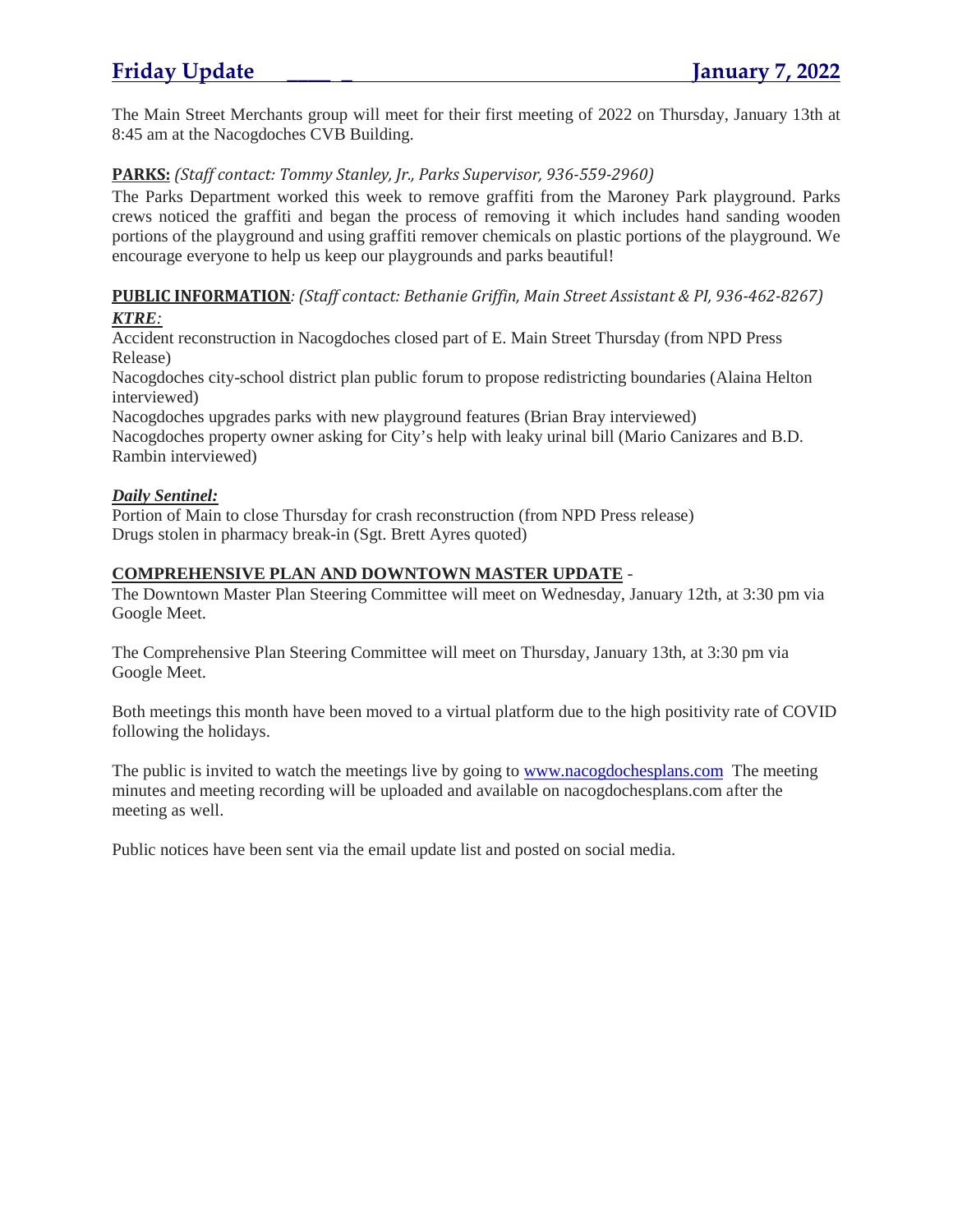# Exhibit A

# **Wednesday 1/5**

WELL

**Susie on the Piano Cottage Wine Bar** 

**Lone Star Trivia Night** Free to play, winners get prizes! Nac Cocina 7pm

**Wine Down Wednesday** Clint Alford & Steffany Karback Live at 7pm Maklemore's Ale House & Bistro

# **Thursday 1/6**

Lone Star Trivia Night 6:30pm **Chambers Smokehouse Fredonia Brewerv** 

> **Dan McMahon Live Cottage Wine Bar**

Pizza on the Pavilion Naca Valley Vineyard Open 5-9pm

**SFA vs Abilene Christian** Women's Basketball WRJ Coliseum 6:30pm

# **Friday 1/7**

**Pizza on the Pavilion** Naca Valley Vineyard  $5-9<sub>pm</sub>$ 

**Dan McMahon Live** Cottage Wine Bar 5:30pm

**Steffany Karback Live** 7:30pm Maklemore's Ale House & Bistro

> **Friday Night Karaoke** Lugnutz Bar & Grille 8pm

**Brian Winfield Live** Casa Del Bayou Fredonia Brewery

**Pizza on the Pavilion** Naca Valley Vineyard Open 5-9pm

Region V Jr High Rodeo Nacogdoches Expo Center Jan. 7th - 9th

# **Saturday 1/8**

We have a

**Farmer's Market** 9am-12pm

**Larry and Karen Greer Live Cottage Wine Bar** 

**Bob McLendon Live** Naca Valley Vineyard Andy's Wood-Fired Pizza 5:30-8:30pm

**Steffany Karback Live Chambers Smokehouse** Fredonia Brewery

**Jared LoStracco Live** Nac Cocina 8-11pm

**SFA vs Tarleton** Women's Basketball WRJ Coliseum 2pm

Lee Mathis & **The Brutally Handsome Live** Lugnutz Bar & Grille 9pm

Region V Jr High Rodeo Nacogdoches Expo Center Jan. 7th - 9th

**Lounge & Smoke** w/Dave from Warfighter Tobacco Co Nacogdoches Cigar Co. 5-9pm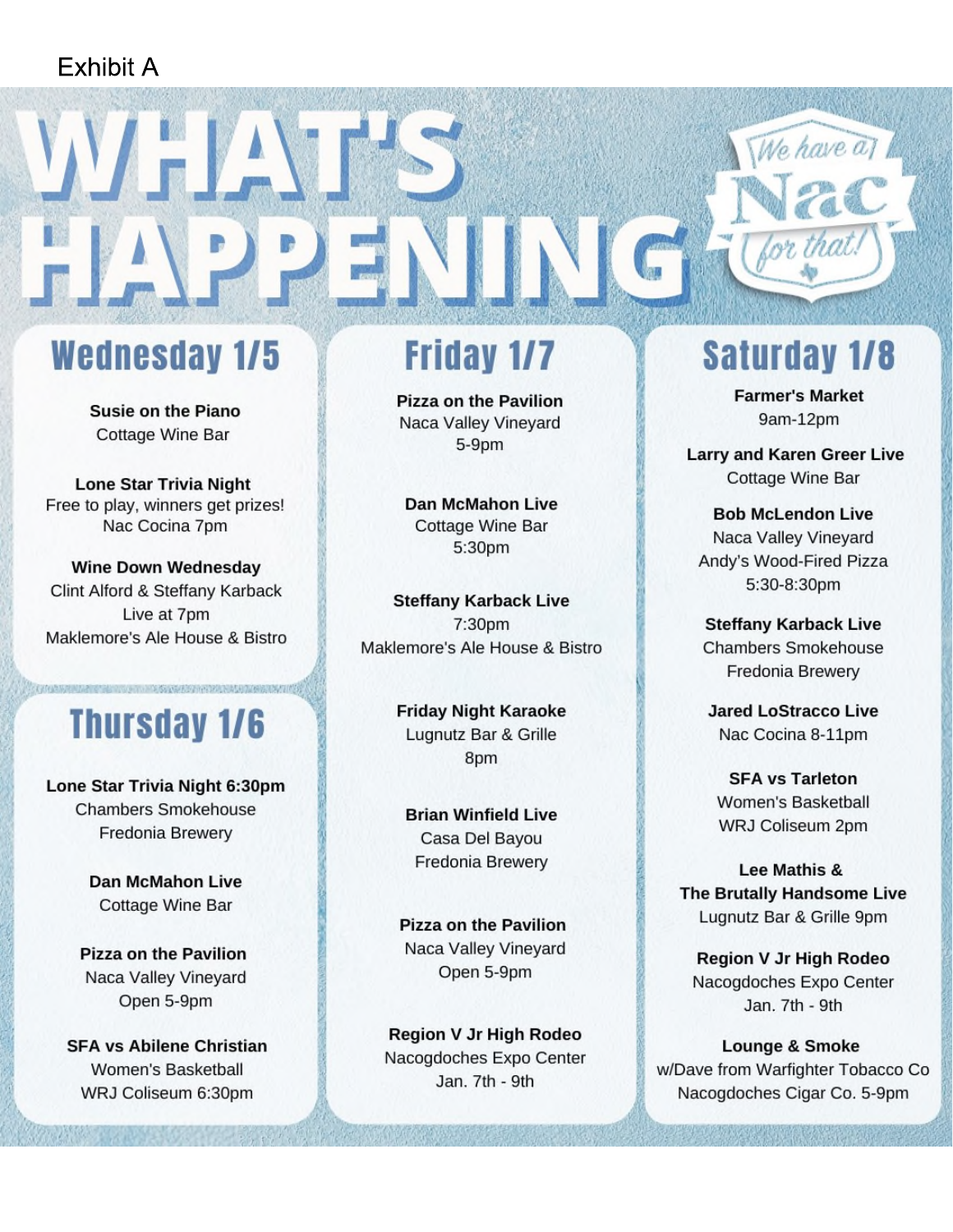# **Exhibit B WHAT'S** We have a  $ac$ HAPPENI  $\sqrt{G}$ **January 2022**



**East Texas Chamber Winds Concert** Mast Hall Jan. 1st 6-9pm

**Region V Jr High Rodeo** Nacogdoches Expo Center Jan. 7th - 9th

**Beefsteak Fundraiser Dinner** Mast Hall Saturday, Jan. 14th 7pm

> **Kid Fish** Lakeside Park 9am-12pm Jan. 22

**Art Exhibit: Greg Edmondson** Cole Arts Center Oct. 25th - Jan. 21st

Swing in the Mill Room Banita Creek Hall - The Mill Room Sat, Jan. 29th 7pm

**Flea Market Fabulous** Nacogdoches Trade Days Sat, Jan. 15 & Sun, Jan 16 9am-5pm

**SFA Basketball Home Games** William R. Johnson Coliseum 1/1 - Lamar University 1/6 - Abilene Christian 1/8 - Tarleton State 1/20 - Grand Canyon 1/22 - New Mexico State

**Banita Creek Hall** Doors open 8pm 1/15 - Huser Brothers 1/22 - Giovannie & The Hired Guns 1/29 - Pecos & The Rooftops & **Tanner Ursey** Ladies Night every Thursday!

**Car Show** Uncle Doug's Market 2nd Saturday of every month

Lumberyard Thursdays: College Night Fridays: Latino Night Live Music Saturdays

**Nac Cocina** Tequila Karaoke every Tuesday 7pm-12am Trivia on Wednesdays 7-9pm Free to play, winners get prizes!

> **Farmer's Market** Saturdays 9am-12pm

**Red House Winery** Food trucks every week!

**Pickin' On The Porch** Front Porch Distillery Live music & Food trucks every weekend!

**Karaoke & Burger Fridays** Lugnutz Bar & Grille Every week 8pm-12am

**Naca Valley Vineyard** 

Live Music Schedule 5:30-8:30pm Pizza on the Pavilion - Thurs & Fri 1/1 - Maryah & Martyn 1/15 - Randy C. Moore 1/22 - Kelsie + Tyler Hendricks 1/29 - Jack Pigg

**Fredonia Brewery** 

Trivia every Thursday Open Sundays 12-6! Live Music Schedule: 1/7 - Brian Winfield 1/8 - Steffany Karback 1/14 - Selah Burns 1/15 - Hannah Rose 1/21 - DJ Deacon of Funk 1/22 - Ryan Paul Davis 1/28 - Seth Reid 1/29 - Larry Farris

### Maklemore's Ale House & Bistro

Live Music Schedule 1/5 - Wine Down w/ Clint Alford 1/7 - Steffany Karback 1/10 - Open Mic Night 1/11 - Jeep Club 1/12 - Wine Down w/ J.Webb 1/19 - Wine Down w/ Ian Chandler 1/22 - Sleep Juliet Concert 1/24 - Open Mic Night 1/26 - Wine Down w/ J.Webb 1/28 - Steffany Karback

## **Cottage Wine Bar**

Wednesday: Susie on the Piano Thursday and Friday: Dan McMahon Saturday: Larry and Karen Greer Sunday: Mimosa Brunch

For tickets, information and more go to www.visitnacogdoches.org/events